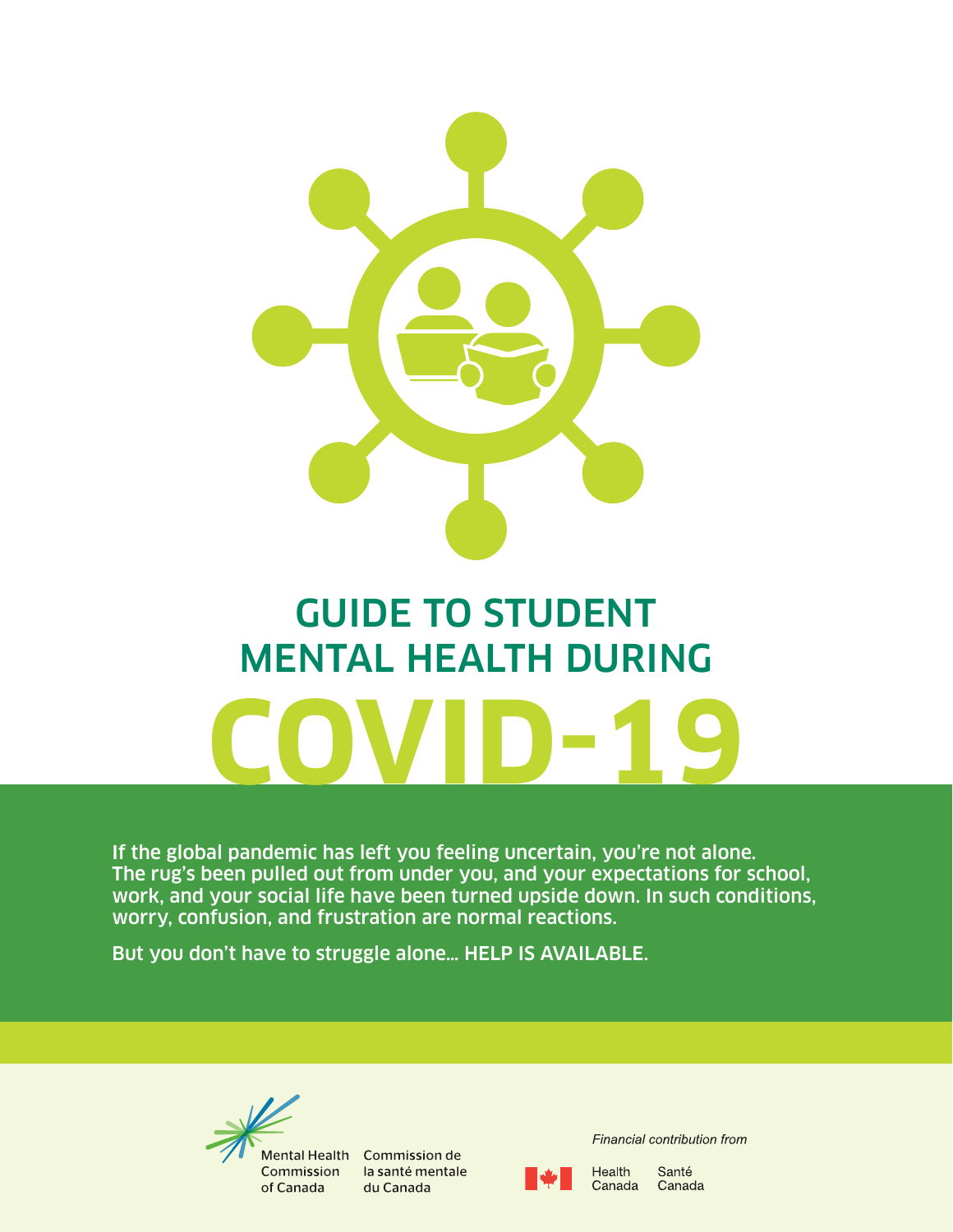

**FIVE** SIGNS YOU MAY BE STRUGGLING





**1**

ANGER AND IRRITABILITY



SLEEPLESSNESS OR TOO MUCH SLEEP



LOW CONCENTRATION OR INDECISIVENESS



INCREASED SUBSTANCE USE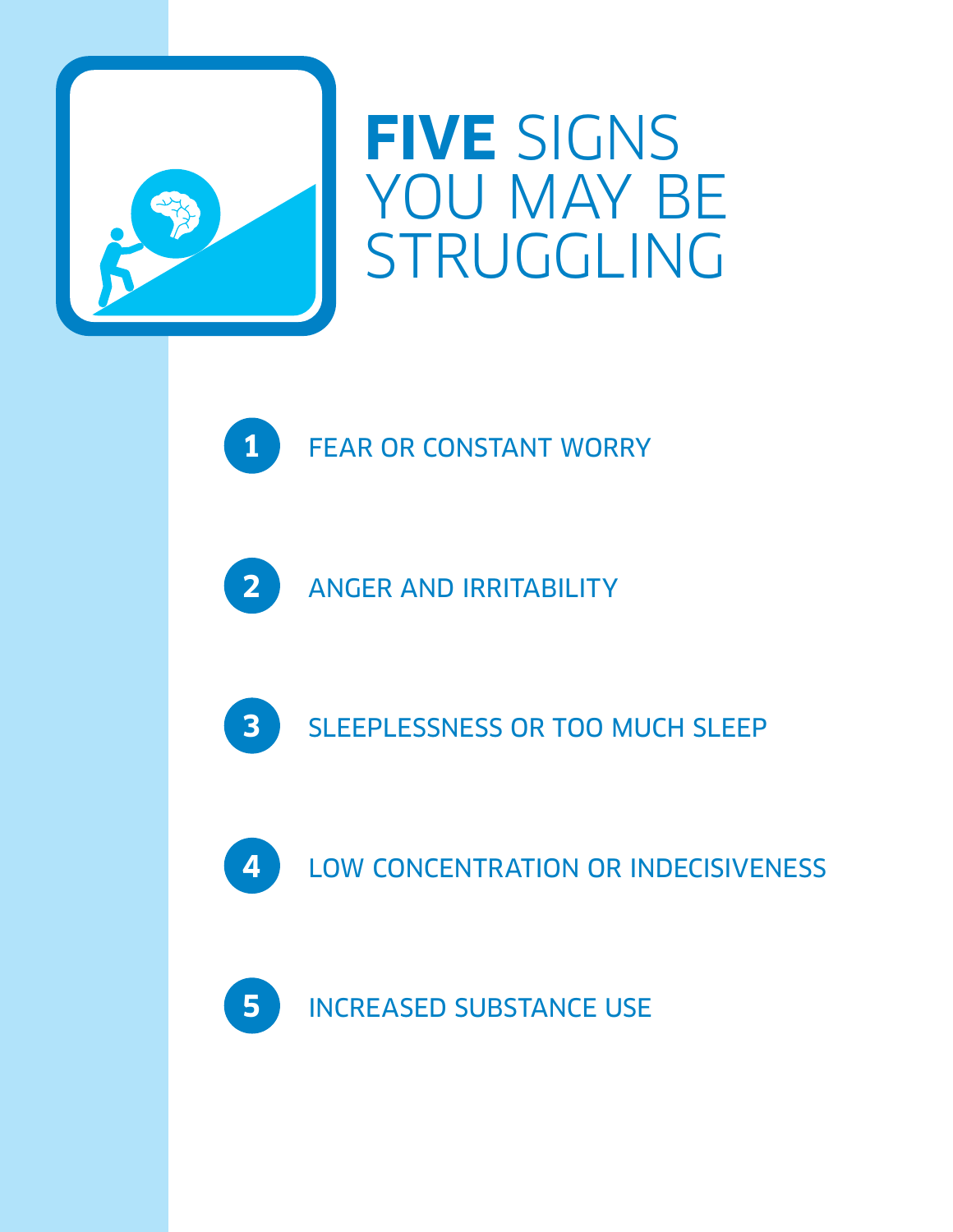## **FIVE** SELF-CARE TIPS

### BUILD AND KEEP A NEW ROUTINE

Re-evaluate your expectations and set a realistic schedule. Go to bed at regular hours, and make time for the activities you enjoy every day.



**1**

### EAT HEALTHY FOODS AND EXERCISE

Choose nutritious meals and drink lots of water. Get outside, stay active, and explore online workouts or meditations.



### AVOID EXCESSIVE USE OF ALCOHOL AND OTHER DRUGS

Excessive use of substances can enhance feelings of hopelessness and should be avoided. Reach out for help if you're worried about your level of substance use.



### CONNECT WITH OTHERS

Physical distancing comes with the side-effect of social isolation. Use video chats, phone calls, texting, and email to stay connected with friends, classmates, co-workers, and family.



### SET BOUNDARIES WITH EMAIL, SOCIAL MEDIA, AND MEDIA CONSUMPTION

Locate the most important communication channels, and manage how frequently you engage with them. Aim to be informed, not overwhelmed.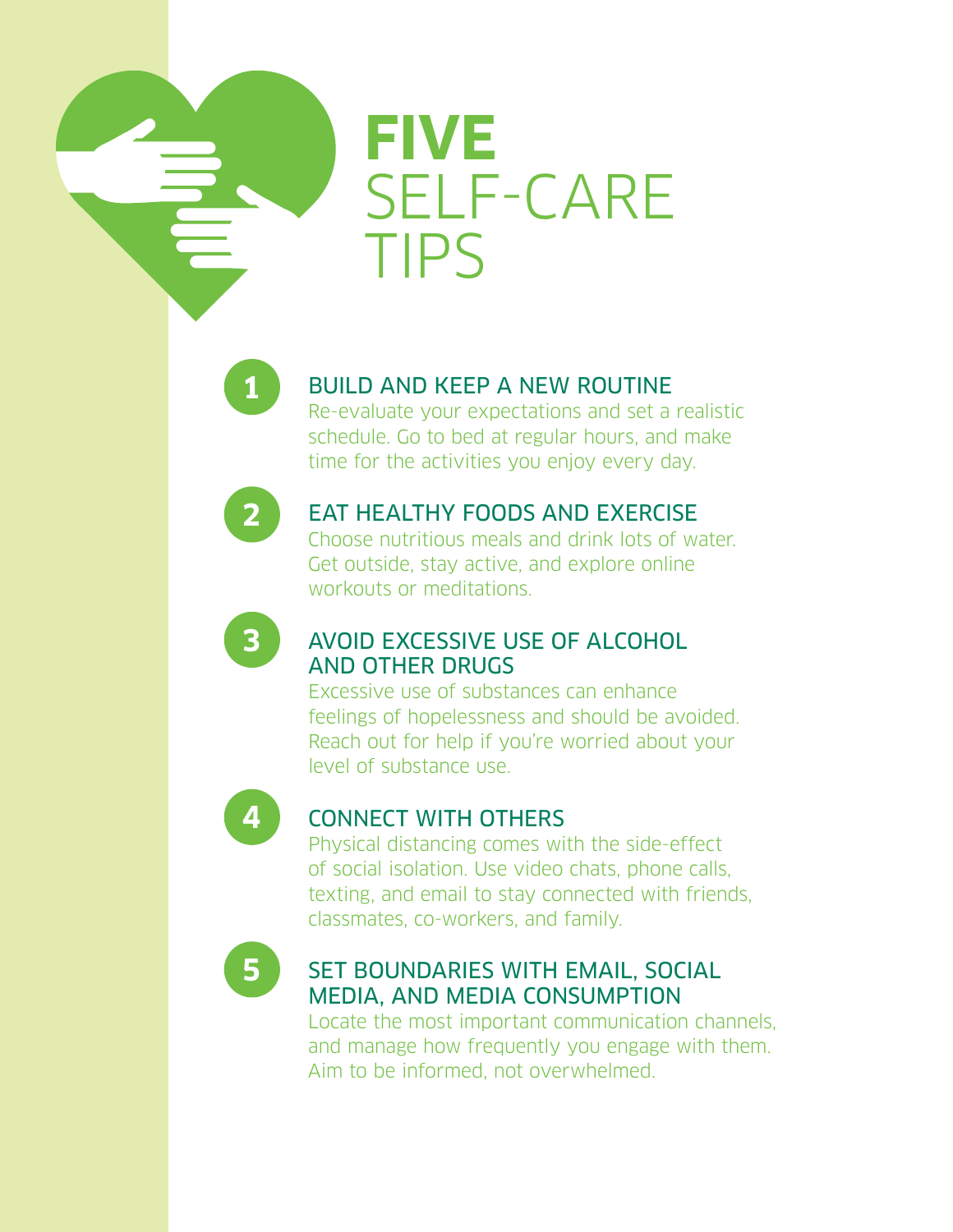

# **FIVE** WAYS TO ADAPT TO WHAT'S HAPPENING NOW

Right now, everything is changing day to day. Everything is being called into question, from how you learn to how you interact with instructors, friends, and classmates — even how you graduate. The best way to prepare for navigating the unknown is to flex your resiliency muscles. Here's how to do it:

- **Find out what resources are available** at your institution — like mental health services, student life activities, financial services, academic  $ac{\rm common}$  accommodations  $-$  in case you need them.
- **2**

**1**

**Don't isolate.** Share your feelings with someone you trust or feel connected to. Stay in contact with your instructors and let them know of challenges you may be encountering.

- **3**
- **Stay positive** by focusing on what you can control (e.g., your routine), not what you can't (e.g., the virus).
- **4**

**Stay grateful and help others.** Focusing on what you have and finding ways to help others can improve your outlook.



**Rest, recharge, restock.** Know that change is difficult, but it will pass.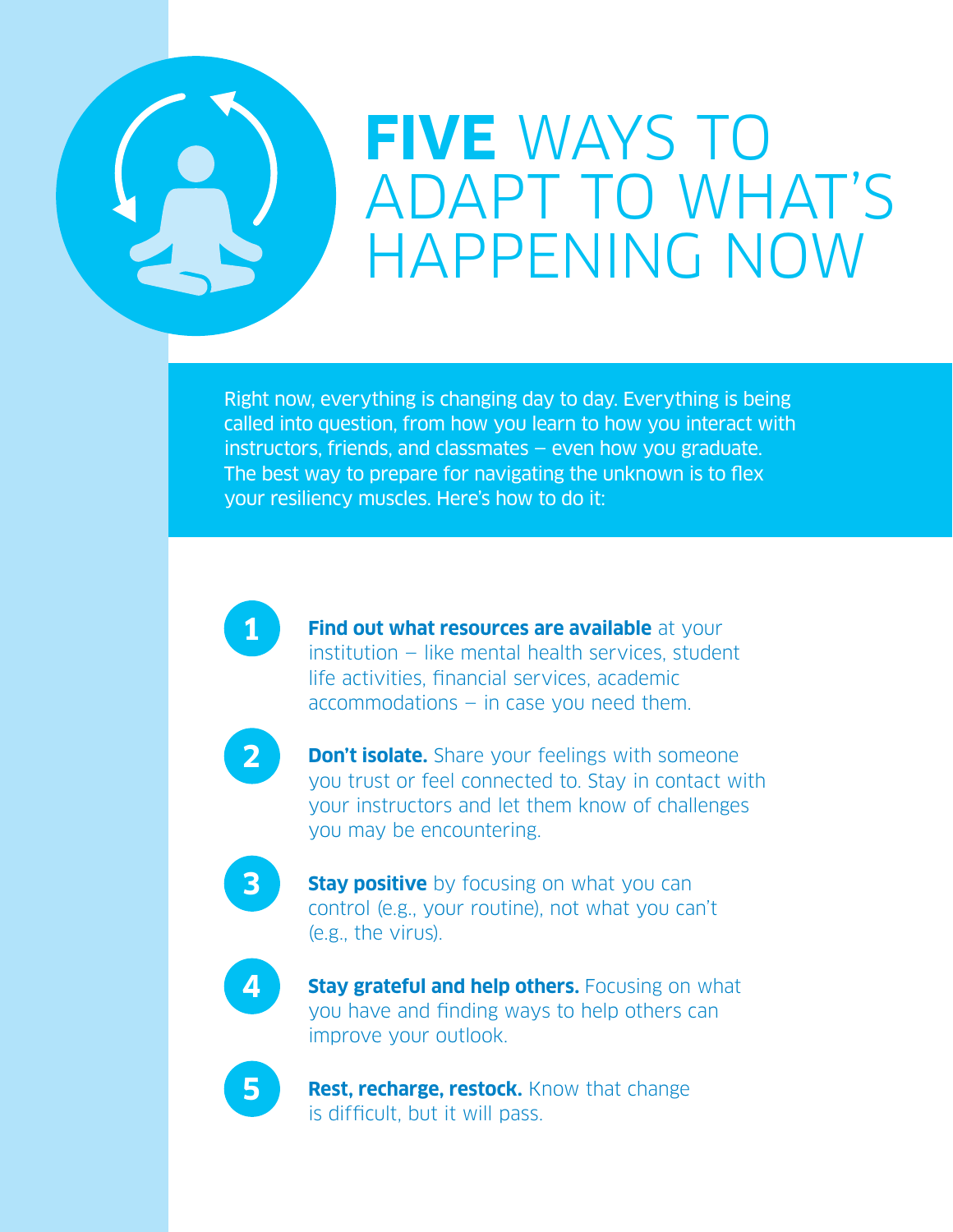

# **FIVE** PLACES TO FIND HELP

**1**

The Government of Canada has partnered with Wellness Together Canada to create a mental health portal for anyone dealing with COVID-19-related mental distress. For youth and [young adults, get](https://ca.portal.gs/)  [direct access to educational resources, free text](https://ca.portal.gs/)  [support and counselling.](https://ca.portal.gs/)



Post-secondary institutions offer a range of supports on their websites, including wellness programs, crisis intervention, and culturally and gender diverse services. See the lists of Canada's [Universities](https://www.univcan.ca/universities/member-universities/) and [Colleges](https://www.collegesinstitutes.ca/our-members/member-directory/).



#### Contact a national support line:

- [Kids Help Phone](https://kidshelpphone.ca/): 1-800-668-6868
- [Crisis Services Canada](https://www.crisisservicescanada.ca/en/): 1-833-456-4566
- [National Suicide Prevention Lifeline](https://suicidepreventionlifeline.org/): 1-800-273-8255
- [First Nations and Inuit Hope for Wellness Help Line](https://www.sac-isc.gc.ca/eng/1576089519527/1576089566478): 1-855-242-3310 or [Indigenous Services Canada](https://sac-isc.gc.ca/)
- **4**

#### No matter where you call home, resources are available. Here's a list of supports by [province](https://carleton.ca/wellness/provincial-support-resources/).

**5**

#### Students around the world can contact

- [The LifeLine Canada Foundation e-counselling service](https://thelifelinecanada.ca/pattern-interrupt/ecounselling/)
- [International Association for Suicide Prevention's Crisis Centres](https://www.iasp.info/resources/Crisis_Centres/)
- [Suicide.org hotlines](http://www.suicide.org/)
- [CheckPoint's global mental health resources](https://checkpointorg.com/global/)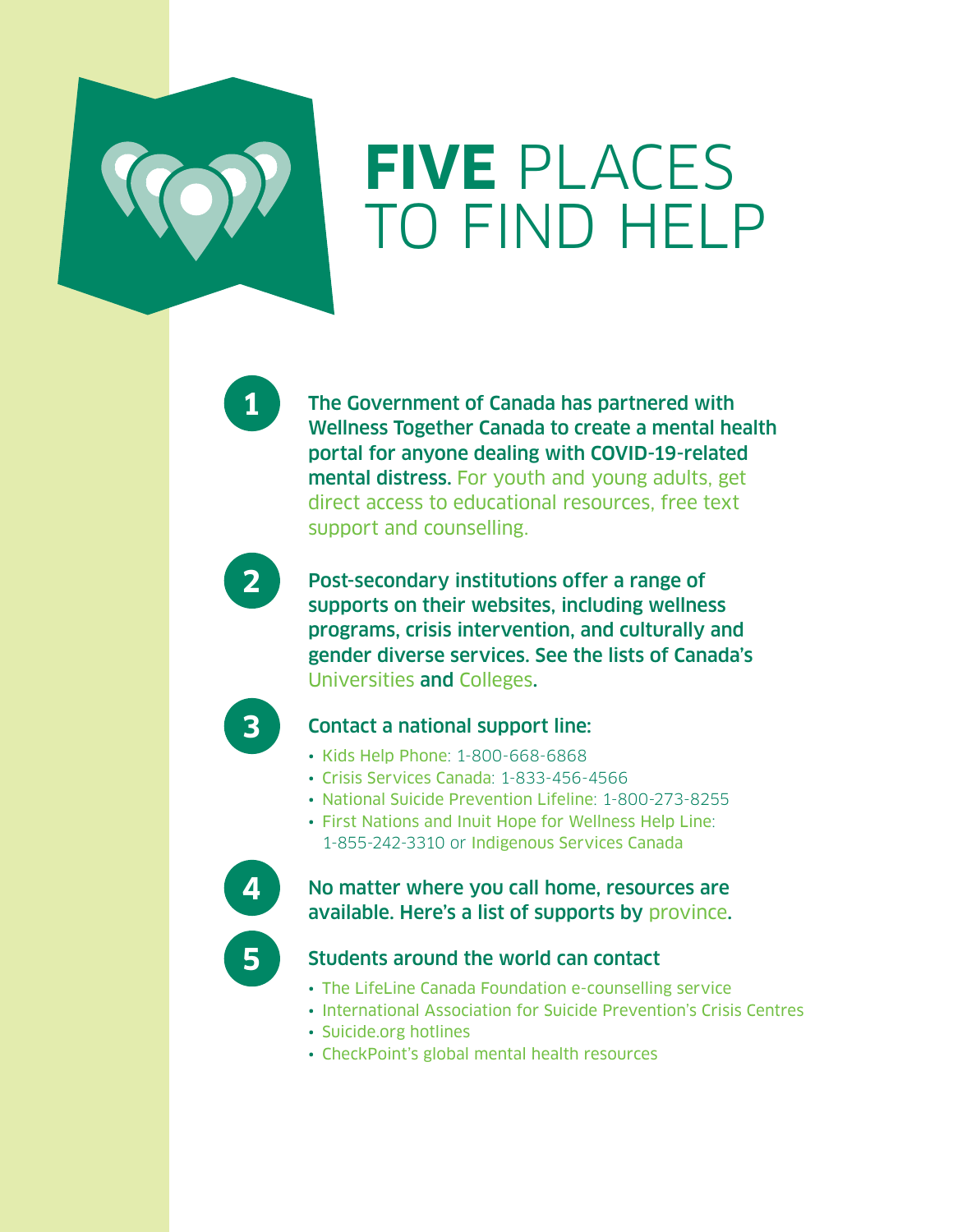

## **FIVE** AVENUES FOR FINANCIAL SUPPORT

Worrying about how to pay for your school year and whether you'll find a job to help support your education can add to stress. Find out what financial resources and supports are available:









[INTERNATIONAL STUDENTS](https://www.canada.ca/en/immigration-refugees-citizenship/news/notices/pgwpp-rules-covid19.html)



[ADDITIONAL RESOURCES](https://www.educanada.ca/study-plan-etudes/covid-19/update-covid-19-mise-a-jour.aspx?lang=eng)



[SUMMER WORKERS](https://pm.gc.ca/en/news/news-releases/2020/04/08/changes-canada-summer-jobs-program-help-businesses-and-young)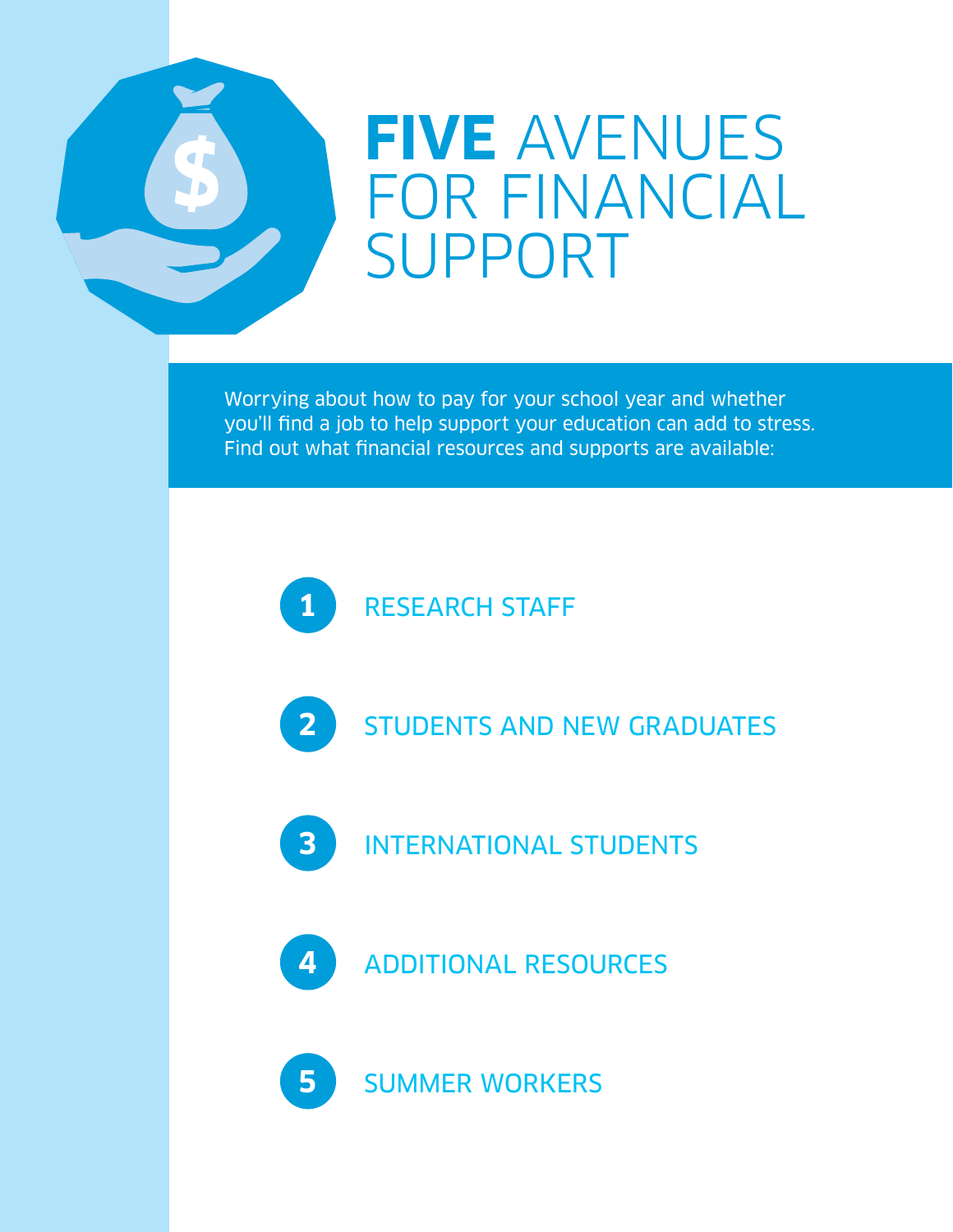# **FIVE** TIPS TO ADJUST AND THRIVE ONLINE

Many institutions are moving classes online. Whether or not that's a new experience, learning online can be challenging and isolating. Here's some tips to help you adjust:

- Ask your instructor to make regular announcements on expectations, assignments, and deadlines.
- Reach out to your instructor during virtual office hours to connect on a human level.
- **3**

**4**

**2**

**1**

- Engage with your classmates through online discussion boards, chat groups, or virtual study sessions.
- Take a moment to focus on the new experience. Learning new skills is always a good thing, and it may improve your chances of success in the work world.



Above all, be kind to yourself and others.